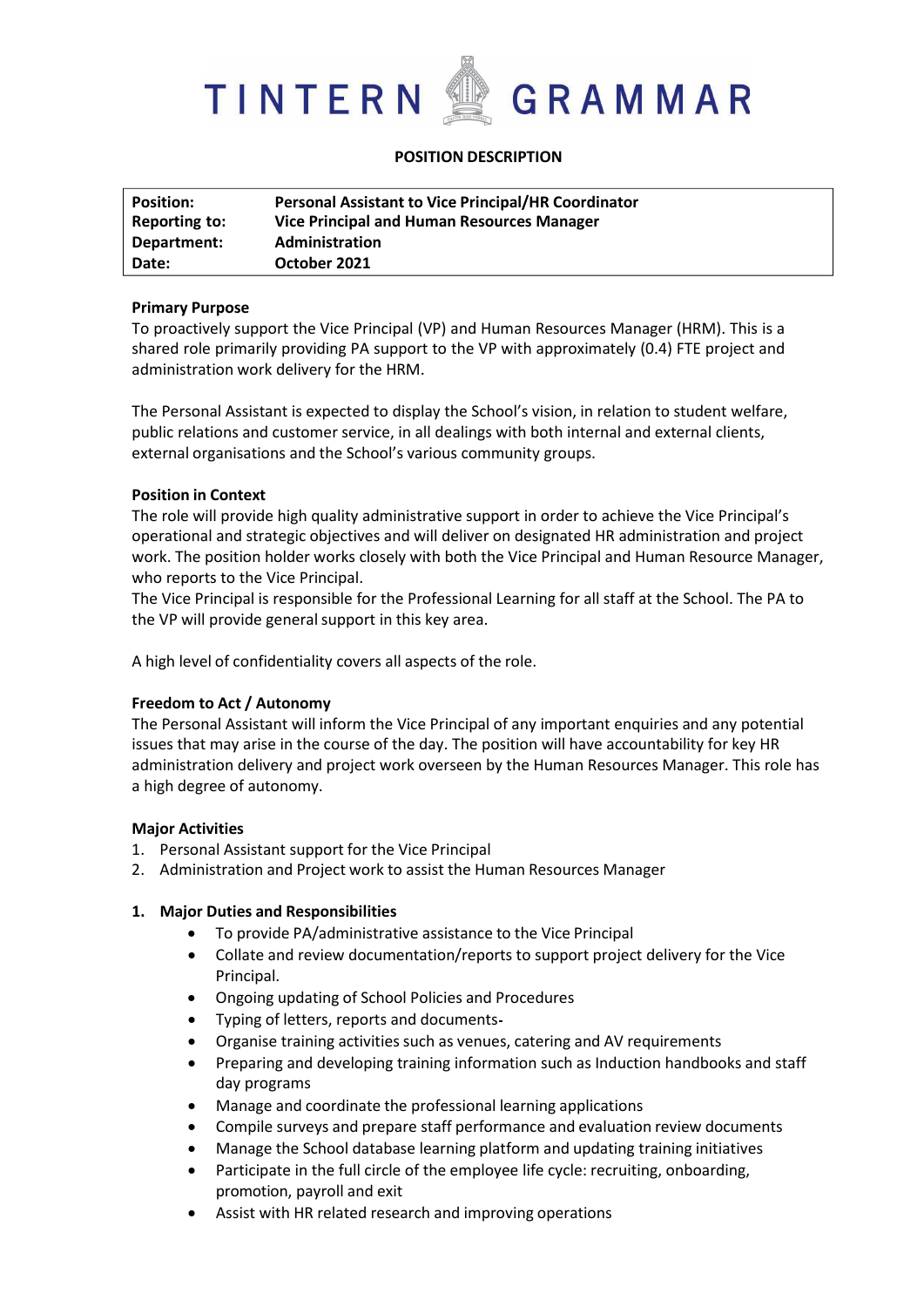- Assist with compliance records for employee's (WWC, VIT, Immunisation and VRQA).
- Coordinate the recruitment process including scheduling interviews.
- Assist the HR Manager with project work and HR administrative related tasks.
- Enter and upload employment data into Synergetic (internal database system).
- Liaise with the HR Manager to prepare employment contracts for successful candidates.
- Other duties as directed by the Vice Principal and Human Resources Manager.

# **2. General Administration**

- Provide general information services to staff but in no way to divulge matters of confidential nature in doing so.
- Manage enquiries from staff and the parent community in a confidential and sensitive manner.
- Be proactive in identifying priorities, emergencies and important issues in connection with the day-to-day School needs.
- Manage the calendar on Outlook, task list, and ensure Vice Principal attends meetings
- Manage the inbox of the Vice Principal taking care of low priority emails, respond and manage emails on behalf of the Vice Principal as appropriate.
- Coordinate parent meetings as required with the Vice Principal.
- Collect and edit material for publications.
- Maintain an efficient digital filing system for the Vice Principal.
- Maintain employee records (soft and hard copies)
- Arrange travel, conference and seminar bookings for the Vice Principal and Human Resources Manager.

# **Direct reports**

Nil

# **Contacts**

Internal Vice Principal HR Manager Business Manager Executive Assistant to the Principal Other Staff Students Parents

External Prospective Parents/Guardians and students Prospective employees VIT and WWC ISV AHISA Other Regulatory Bodies Government Bodies VRQA

# **Competencies Required**

- Previous experience working as a Personal Assistant
- Excellent communication skills (verbal and written)
- A post-secondary study in business administration or related area and/or comparable on the job experience
- Must be organised, accurate and thorough, with a proven ability in planning activities